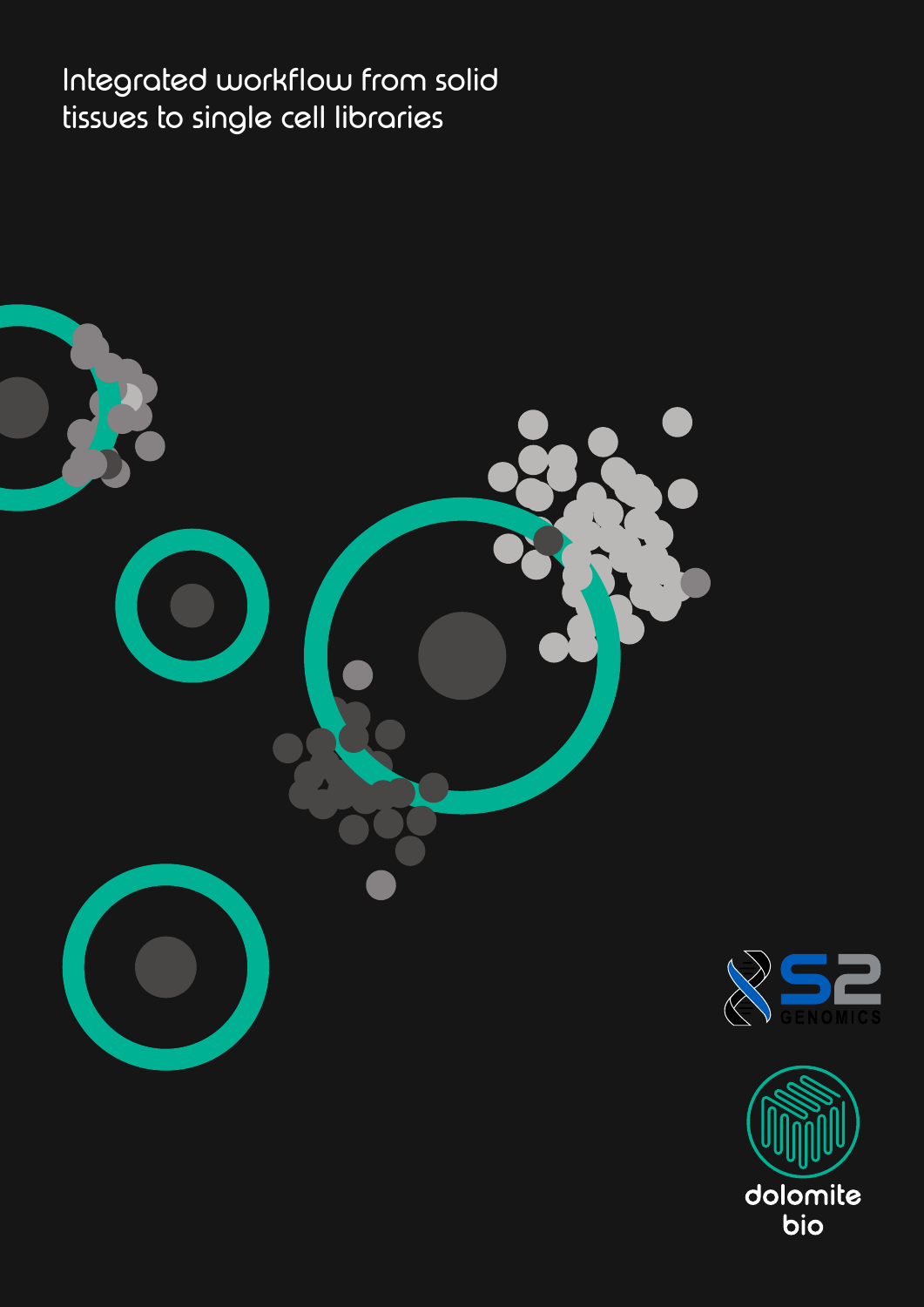#### **Expression of relevant mouse lung marker genes detected**

The dotplot shows the percentage of cells expressing selected mouse lung marker genes (dot size) and average expression level of respective genes based on UMI counts (colour intensity). Rows represent identified cell clusters, demonstrating expression of relevant marker genes such as Ager, Cd79b, Foxj1 and Hopx.

#### **Single-cell atlas of mouse lung reveals major cell-types**

The uniform manifold approximation and projection (umap) visualization reveals ten distinct cellular identities. Comprising immune cells such as B- and T-cells and lung speciffic cells such as Type I and II Alveolar cells.

# **Integrated workflow from solid tissues to single cell libraries**

**Achieving high-quality single cell data from solid tissues relies on consistent and reproducible cell or nuclei dissociation procedures. To overcome challenges often seen with manual cell dissociation methods, and to provide researchers with exceptional single cell data quality, S2 Genomics and Dolomite Bio are collaborating to develop an integrated single cell workflow. The combination of S2 Genomics' automated Singulator system and Dolomite Bio's Nadia platform enables solid tissues to be processed into single cell or nuclei libraries.**

#### **Cell or nuclei preparation in 10-60 min**



#### **Cell or nuclei encapsulation in < 20 min**



- Automated tissue sample preparation  $\bullet$ for single cells and nuclei.
- Retention of high cell viability throughout the dissociation process.
- High-throughput single cell or nuclei  $\bullet$ encapsulation.
- Patented stirrer technology for low doublet rates.
- Temperature control to maintain transcriptome state.





### **Mouse lung cell and nuclei samples**

Median number of genes

Median number of UMIs

## **1,031**

# **2,003**



- 2 CD4/8+ T-cells
- 3 Endothelial Cells
- 1 4 B-cells
- 3 5 Fibroblasts
- 6 6 Interstitial Macrophages
- 7a Ciliated Cells 8 Alveolar Macrophages 7b Type II Alveolar Cells

9 Type I Alveolar Cells